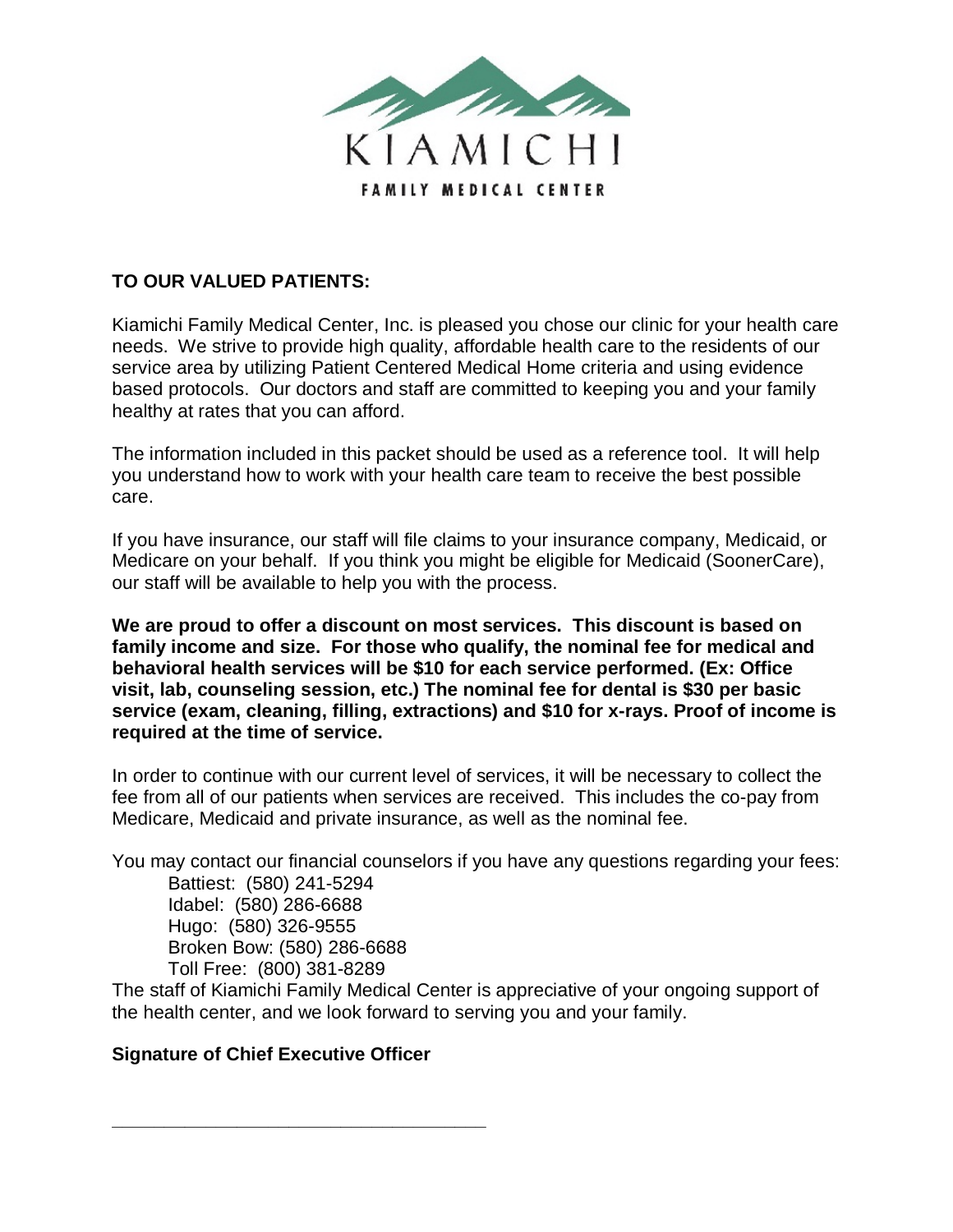#### **WELCOME**

#### **We want to make your experience with us as comfortable and convenient as possible.**

Kiamichi Family Medical Center, Inc. is a community health center providing primary health care for families and individuals of all ages, incomes and occupations in our community. Four sites are available.

#### **Battiest Site**

| Address:                           | 6026 Battiest Pickens Rd<br>Broken Bow, OK 74728                                 |                                                                                                                                    |
|------------------------------------|----------------------------------------------------------------------------------|------------------------------------------------------------------------------------------------------------------------------------|
| <b>Phone:</b><br><b>Toll Free:</b> | 580-241-5294<br>800-381-8289                                                     |                                                                                                                                    |
| <b>Hours:</b>                      | <b>Monday</b><br><b>Tuesday</b><br>Wednesday<br><b>Thursday</b><br><b>Friday</b> | $8:00$ a.m. to $5:00$ p.m.<br>8:00 a.m. to 5:00 p.m.<br>8:00 a.m. to 7:00 p.m.<br>8:00 a.m. to 5:00 p.m.<br>8:00 a.m. to 5:00 p.m. |
| <b>Idabel Site</b>                 |                                                                                  |                                                                                                                                    |
| <b>Address:</b>                    | 403 S. Indian Road<br><b>Idabel, OK 74745</b>                                    |                                                                                                                                    |
| <b>Phone:</b><br><b>Toll Free:</b> | 580-286-6688<br>800-982-9315                                                     |                                                                                                                                    |
| Hours:                             | <b>Monday</b>                                                                    | 8:00 a.m. to 7:00 p.m.                                                                                                             |

# **Tuesday 7:00 a.m. to 7:00 p.m. Wednesday 7:00 a.m. to 6:00 p.m. Thursday 8:00 a.m. to 6:00 p.m. Friday 8:00 a.m. to 5:00 p.m.**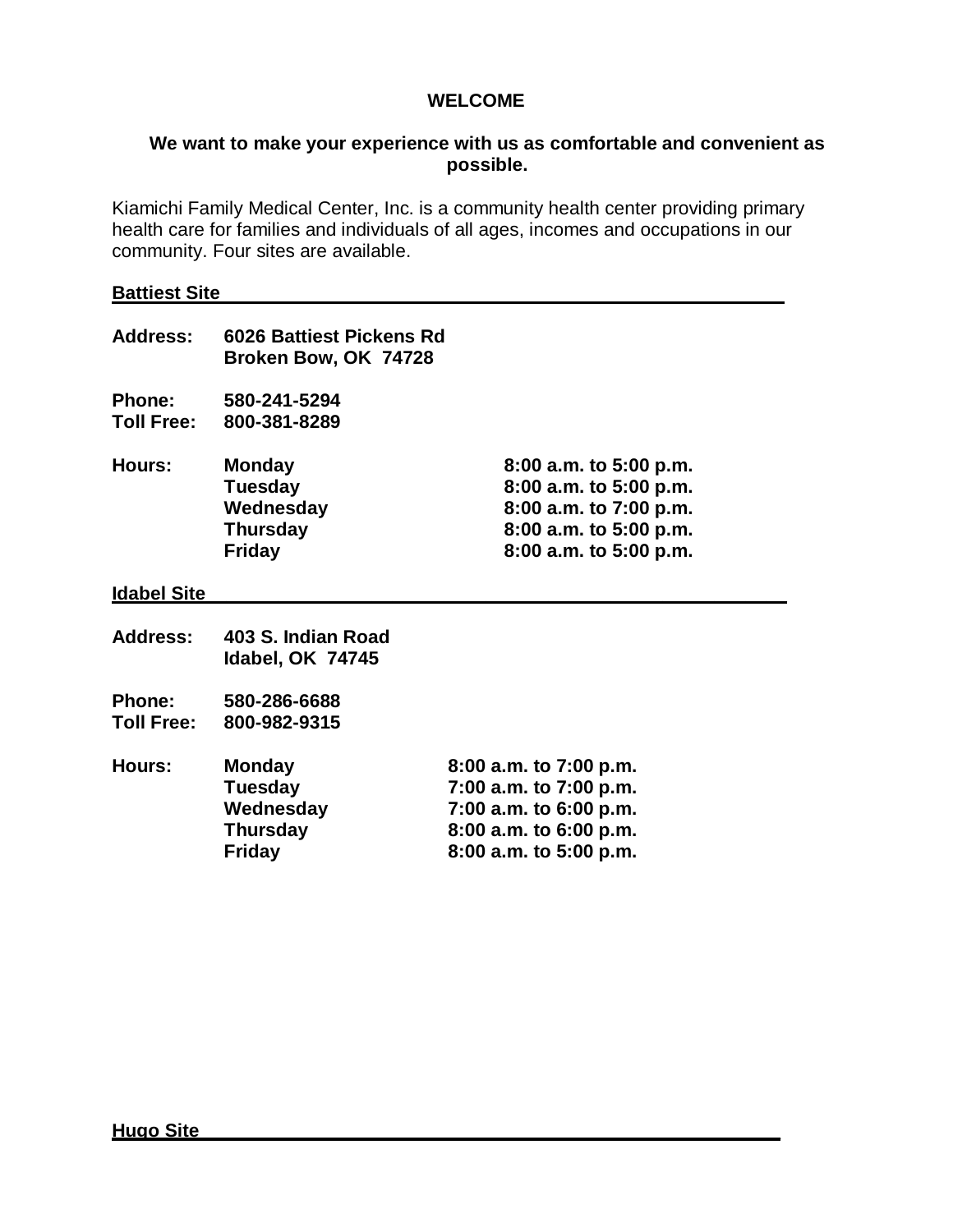| <b>Address:</b>        | 204 E. Jackson<br>Hugo, OK 74743 |                        |  |
|------------------------|----------------------------------|------------------------|--|
| <b>Phone:</b>          | 580-326-9555                     |                        |  |
| Hours:                 | <b>Monday</b>                    | 8:00 a.m. to 5:00 p.m. |  |
|                        | <b>Tuesday</b>                   | 8:00 a.m. to 5:00 p.m. |  |
|                        | Wednesday                        | 8:00 a.m. to 5:00 p.m. |  |
|                        | <b>Thursday</b>                  | 8:00 a.m. to 5:00 p.m. |  |
|                        | <b>Friday</b>                    | 8:00 a.m. to 5:00 p.m. |  |
| <b>Broken Bow Site</b> |                                  |                        |  |

- **Address: 510 S. Park Drive Broken Bow, OK 74728**
- **Phone: 580-326-9555**

| Hours: | <b>Monday</b>   | 7:00 a.m. to 7:00 p.m. |
|--------|-----------------|------------------------|
|        | <b>Tuesday</b>  | 7:00 a.m. to 5:00 p.m. |
|        | Wednesday       | 7:00 a.m. to 5:00 p.m. |
|        | <b>Thursday</b> | 7:00 a.m. to 5:00 p.m. |
|        | <b>Friday</b>   | <b>Closed</b>          |

Our clinic offers 24-hour coverage. A recorded message on the phone numbers above will include the number to call during hours the clinic is not open.

*Absolutely NO SMOKING is allowed in any of the Health Center Buildings.* 

### **REGISTRATION**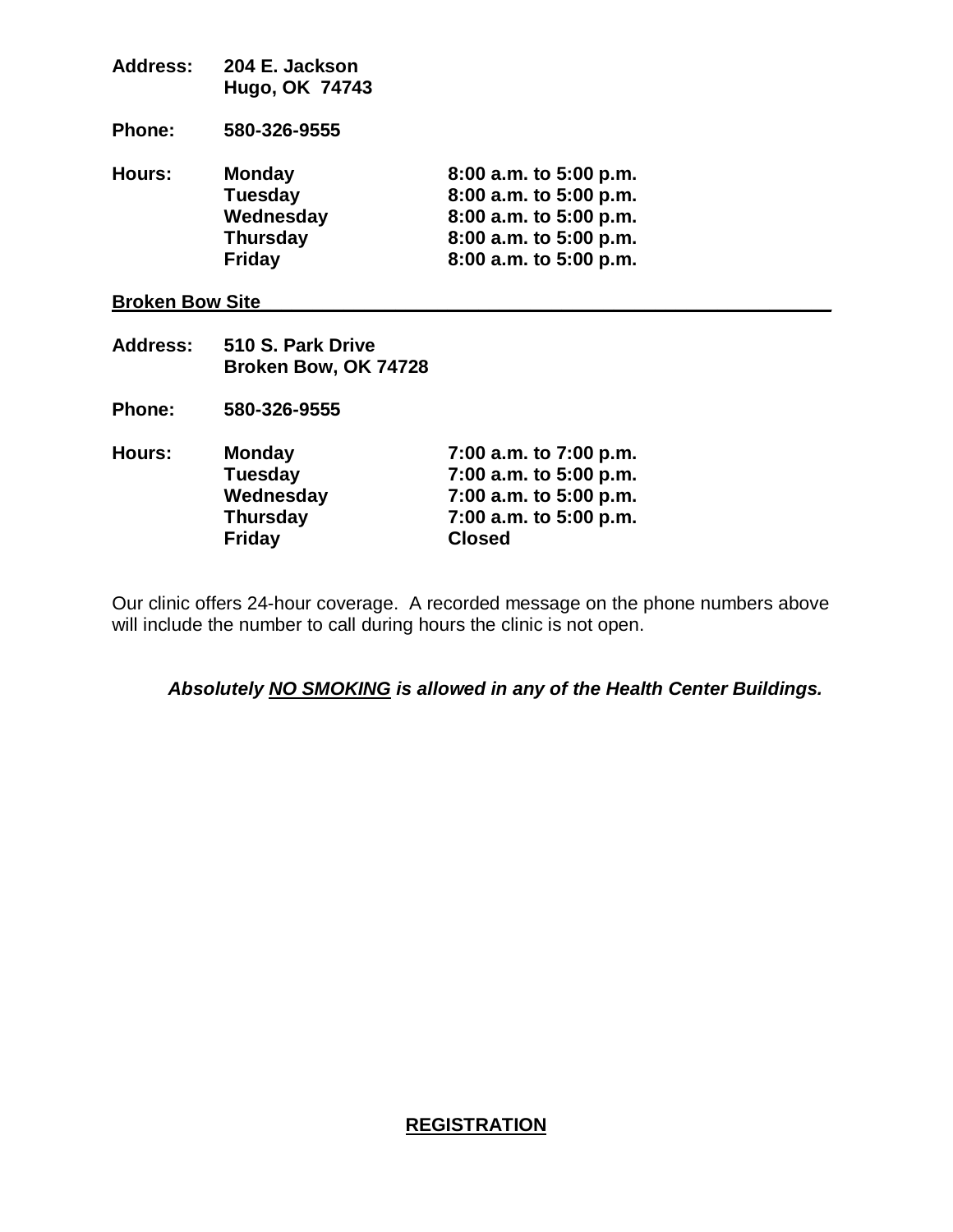#### **MAKING APPOINTMENTS**

We like to know you are coming to see us! In order to make your visit with us as smooth and quick as possible, it is necessary for you to telephone for an appointment. If your appointment is for a routine or follow-up visit, you will speak with a receptionist.

If you are calling for an urgent situation, you will be connected to our Nurse so that your health needs may be assessed quickly and your appointment may be made according to your needs.

**If you get sick when the health centers are closed,** call KFMC at any of the numbers listed above and our answering system will give you the number to call in an emergency.

#### **EXTENDED HOURS**

Need to schedule an appointment but don't want to miss work or school? Kiamichi Family Medical Center has extended hours on some days in order to better serve our patients. The hours for each site can be found on page 2 of this packet.

#### **APPOINTMENT REMINDERS AND HEALTH INFORMATION**

Life is busy….did you remember your appointment? Kiamichi Family Medical Center offers a number of ways to receive information from our providers and staff. During the registration process you will be asked if you prefer voice or text messages reminding you of your appointments. Please make sure you listen or read the messages and respond accordingly to confirm or cancel your appointment. This will help our staff be prepared for you when you arrive for your appointment. KFMC will also send periodic health reminders by voice or text messaging.

Do you have a smartphone? We are pleased to offer Healow to our patients. Healow is an "app" to assist in your health care. Some of the information available includes lab results, appointment visit summaries and upcoming appointment dates and times. You can also record and track blood pressure readings, blood sugar readings and your activity to report to your provider at your next appointment. KFMC may also send health reminders through the app. Ask our staff members how to get started.

\*\*\*Standard text messaging rates and data charges may apply. Contact your carrier for details.\*\*\*

#### **RESCHEDULING or CANCELLING APPOINTMENTS**

We understand things happen. Please call us to cancel or reschedule your appointment as soon as possible if you are unable to keep it. Failure to call **at least 24 hours** in advance could result in a charge to you. **If you do not show for more than 3 visits in a six month period and do not call in the acceptable amount of time, you may be dismissed as a patient. Dismissed patients will not be able to receive health services from KFMC.**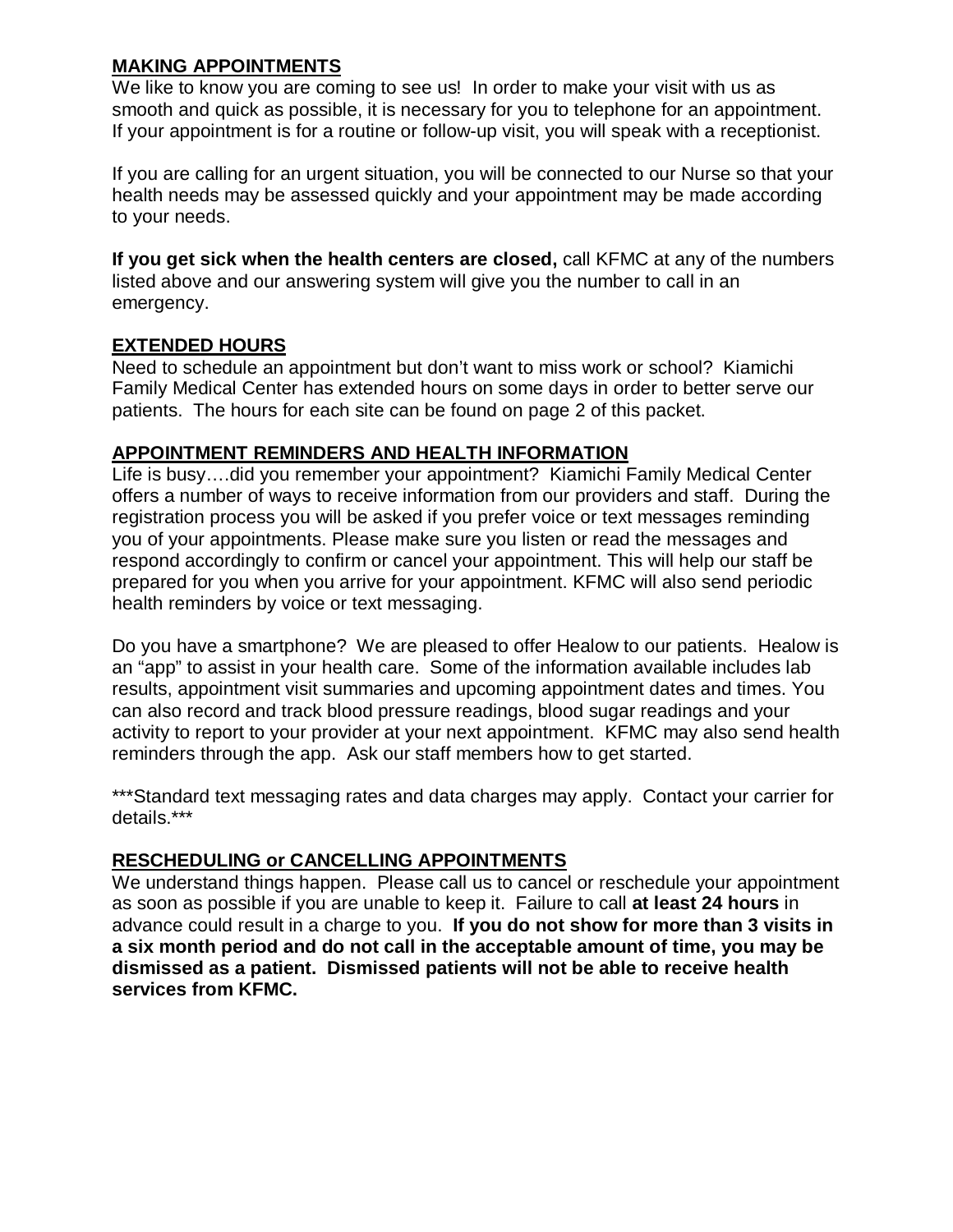#### **WHAT TO BRING TO YOUR APPOINTMENT**

Please make sure to bring the following items to your appointment:

- 1. Identification card or driver's license
- 2. Immunization records (especially for children)
- 3. Medication bottles of all current medicines prescribed by another doctor
- 4. Insurance card(s) if applicable
- 5. A sliding fee application (included in this packet) and at least one form of proof of family income if applying for a discount. Acceptable forms of proof of income include
	- a) Prior year tax return
	- b) 3-4 pay stubs
	- c) Benefit letter if receiving assistance (SNAP, WIC, etc.)
	- d) A copy of any benefit checks (Social Security, Pensions, Disability, etc.)

You will be asked for updated information at each appointment.

### **Please make sure to call one of our offices if your address or phone number changes.**

## **MEDICATION REFILL**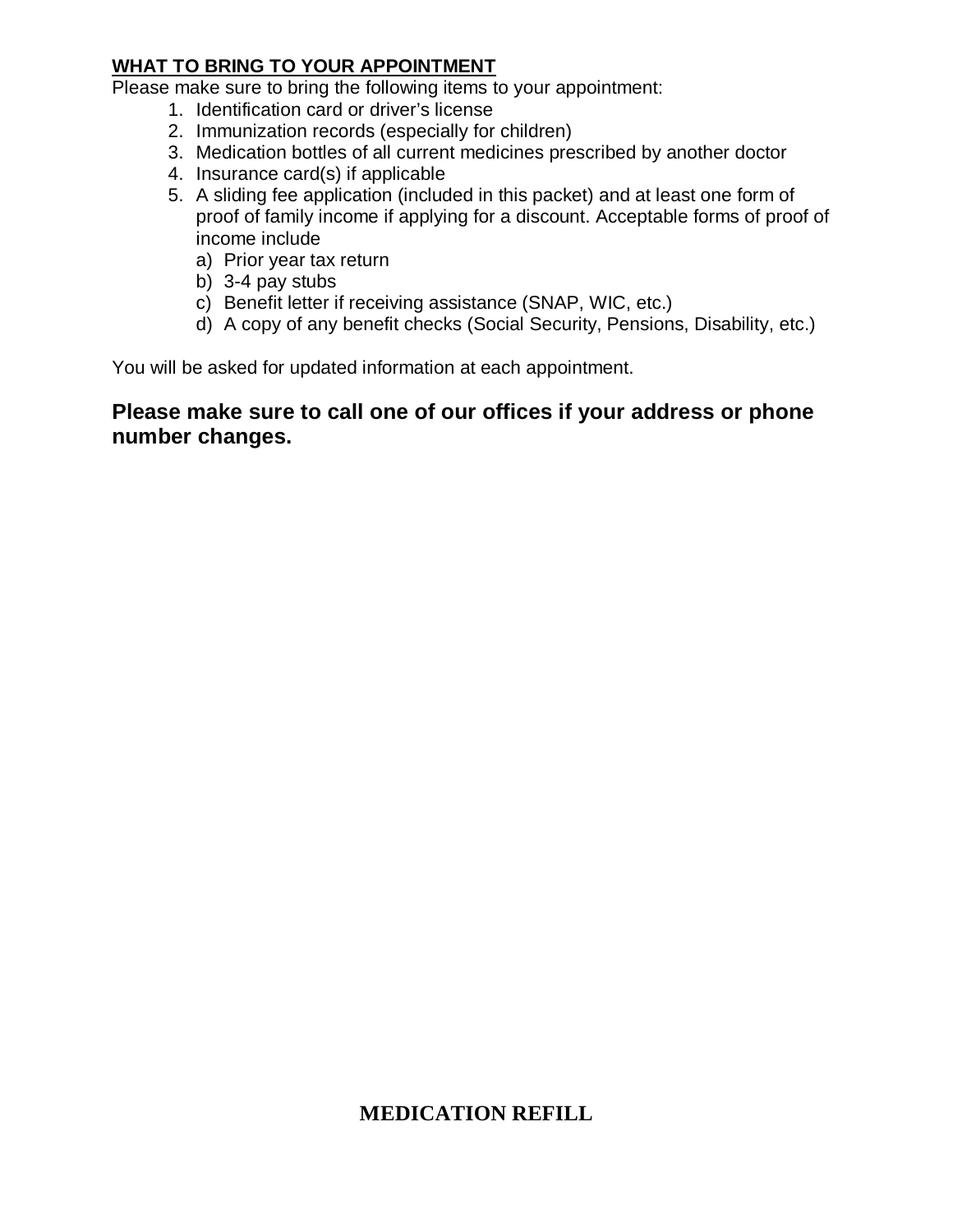You should call your pharmacy to find out if your medication can be refilled. If there are no refills on the medication, the pharmacist may request a refill from your provider. The nurse at Kiamichi Family Medical Center will review the request from the pharmacist and forward it to the provider. Please talk to your provider regarding the availability of discounted medications through the 340b drug pricing program available at several pharmacies in our area. Our staff will be happy to provide a list of participating pharmacies.

For medication refills, please follow these instructions:

- 1. Call the pharmacy and request a refill.
- 2. If no refills are available, the pharmacist may request a refill from your provider.
- 3. It is up to the provider as to whether or not your needs will be best served by calling in a prescription or whether you need to come in to be re-evaluated.
- 4. Be sure to call **at least 3 business days** before you run out of your medication. Please don't wait until you are out of your medicine.
- 5. Be sure to allow extra time for weekends and holidays. If you should run out of medication on a weekend or holiday, there will be a delay in filling your prescription until the center re-opens.

# **PATIENT RIGHTS AND RESPONSIBILITY**

KFMC strives to offer you the highest quality health care in a courteous and timely manner. We want you to know your rights and responsibilities as a patient. We encourage you to talk openly with the people caring for you.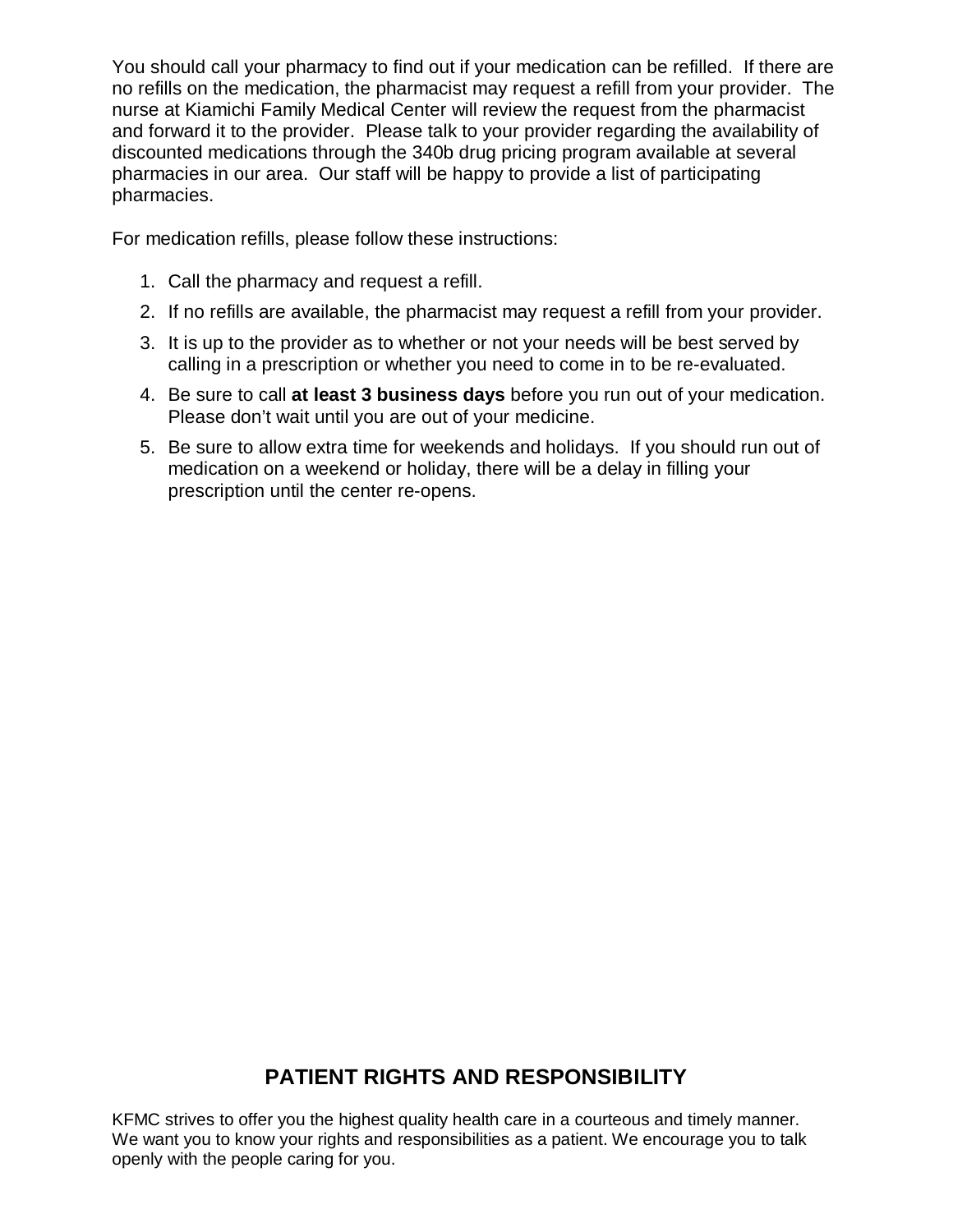| YOU HAVE A RIGHT TO                                                                        | YOU HAVE RESPONSIBILITY TO                                         |
|--------------------------------------------------------------------------------------------|--------------------------------------------------------------------|
| 1. Be treated with courtesy, dignity, respect,                                             | 1. Treat other patients and health center staff                    |
| and receive services that are necessary for                                                | with courtesy, respect and dignity.                                |
| your care without regard to race, color, creed,                                            |                                                                    |
| national origin, sex, age, sexual preference                                               |                                                                    |
| or disability.                                                                             |                                                                    |
| 2. Select an available primary care provider                                               | 2. Communicate any changes or issues to                            |
| (PCP) to be responsible for your health care.                                              | your PCP and/or your health care team. We                          |
| If you call to make an appointment and your<br>PCP is out, you will be given the option to | want you to have the best experience as well                       |
| see another KFMC provider or wait until your                                               | as the best outcomes when it comes to your<br>health.              |
| PCP returns.                                                                               |                                                                    |
| 3. Know the name of the health care                                                        | 3. Provide upon request necessary records                          |
| providers and other people caring for you.                                                 | for registration, billing, proof of income for                     |
|                                                                                            | discounts and authority to consent for                             |
|                                                                                            | treatment.                                                         |
| 4. Be told what your condition is, treatment                                               | 4. Provide a correct and complete medical                          |
| recommended, how to expect your condition                                                  | history, including information about past                          |
| to change and follow up care.                                                              | illnesses, medications, hospitalizations, or                       |
|                                                                                            | other related information.                                         |
| 5. Know the reason for tests, treatment, and                                               | 5. Ask questions if you do not understand                          |
| understand the benefits and risks and                                                      | papers you are asked to sign, or information                       |
| discomforts of any procedures or treatment                                                 | given to you.                                                      |
| and to participate in decisions regarding                                                  |                                                                    |
| your care.                                                                                 |                                                                    |
| 6. Refuse to sign a consent form until you                                                 | 6. Take part in your care and cooperate with                       |
| understand it.                                                                             | the treatment plan that you and your provider                      |
| 7. Refuse treatment and understand the                                                     | have agreed upon.<br>7. Accept the results if you refuse treatment |
| medical results of your refusal.                                                           | or do not follow provider instructions.                            |
| 8. Know that KFMC participates in                                                          | 8. Pay for care when received.                                     |
| educational activities and be notified that                                                |                                                                    |
| supervised professionals may provide health                                                |                                                                    |
| care.                                                                                      |                                                                    |
| 9. Confidentiality of all communications and                                               | 9. Tell our staff when you are not pleased                         |
| information. The health provider will not                                                  | with our care.                                                     |
| reveal confidential information without your                                               |                                                                    |
| consent, unless provided for by law or by the                                              |                                                                    |
| need to protect the welfare of the individual                                              |                                                                    |
| or public interest.                                                                        |                                                                    |
| 10. Examine and receive an explanation of                                                  | 10. Keep appointments and be on time for                           |
| your bill.                                                                                 | them.                                                              |
| 11. Continuity of healthcare. The health                                                   | 11. Provide names and phone numbers for                            |
| provider will cooperate in the coordination of                                             | specialists or other providers involved in your                    |
| medically indicated care with other health                                                 | health care to maintain continuity of care.                        |
| providers involved in your care.<br>12. Security for yourself and belongings.              |                                                                    |
|                                                                                            | 12. Keep your personal belongings in a safe<br>place.              |

#### **Should you fail to comply with the above stated responsibilities, Kiamichi Family Medical Center reserves the right to reschedule your visit, refer you to another practice, or dismiss you from our practice.**